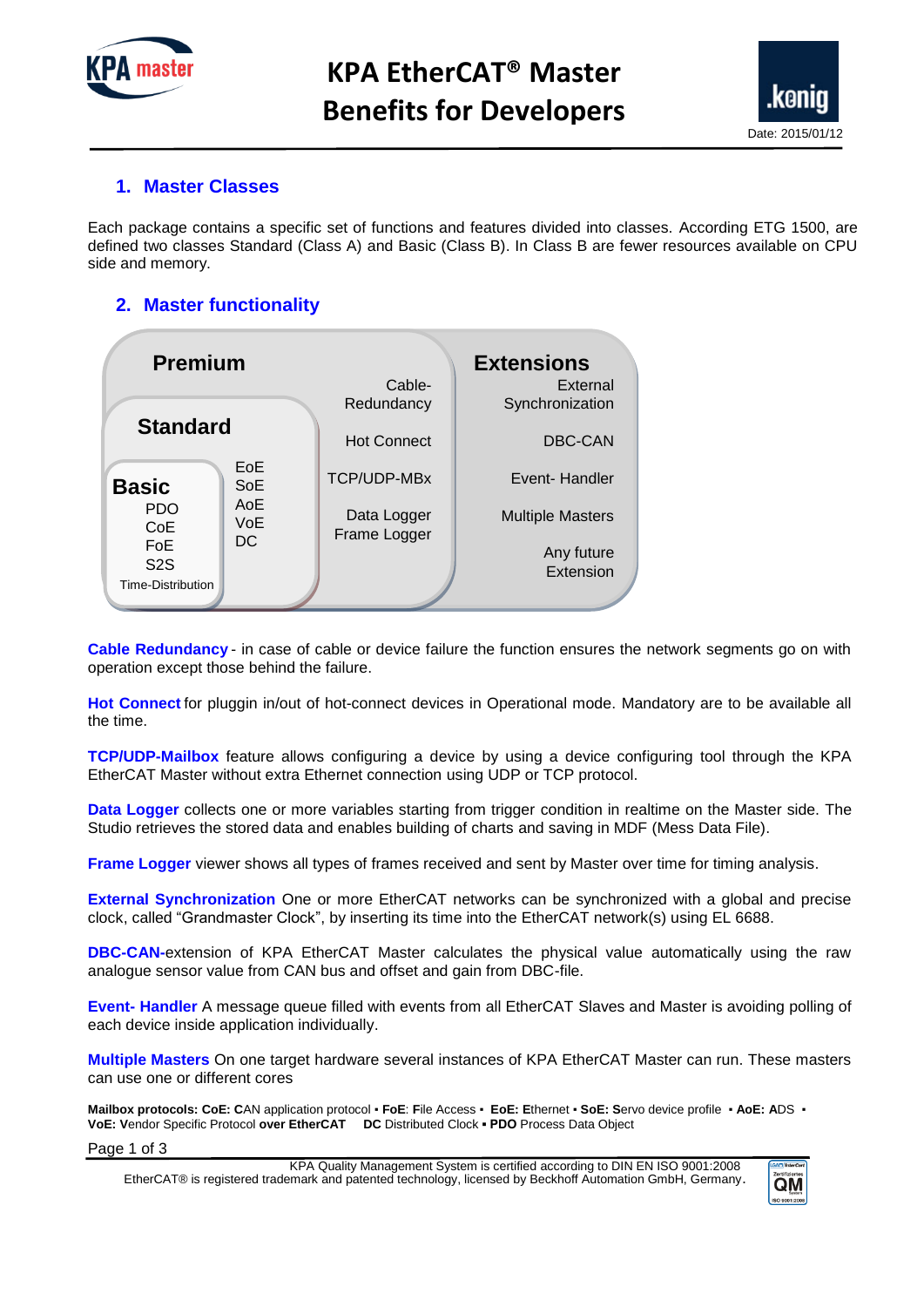

# **KPA EtherCAT® Master Benefits for Developers**



#### **Data Logger:**



#### **Frame Logger:**



**PDO** 

100µs in parallel to 300µs

- Cyclic frame sending
- Cyclic frame receiving

#### **SDO**

- Acyclic frame sending
- Acyclic frame receiving

Page 2 of 3

EtherCAT® is registered trademark and patented technology, licensed by Beckhoff Automation GmbH, Germany. KPA Quality Management System is certified according to DIN EN ISO 9001:2008